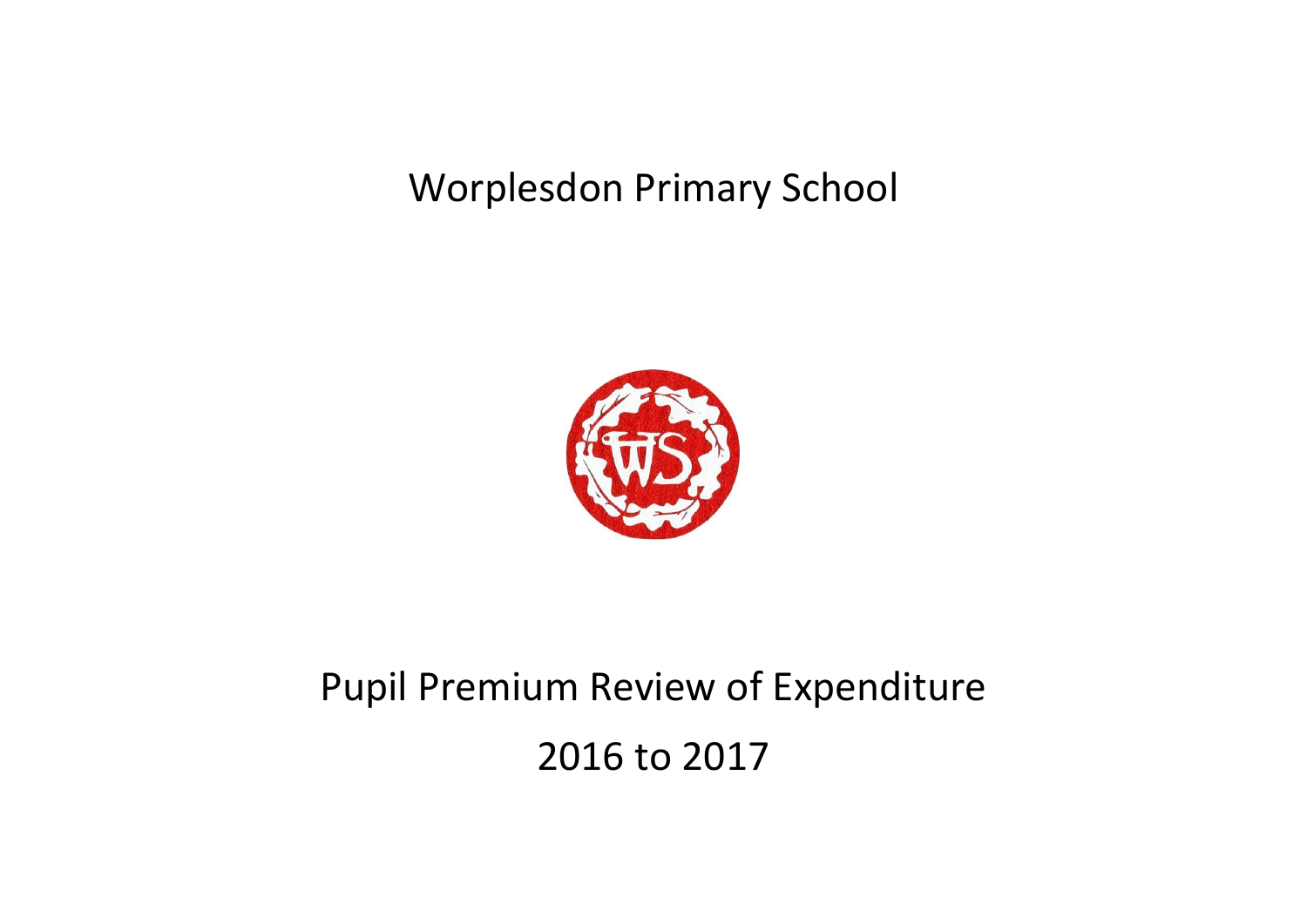## Contents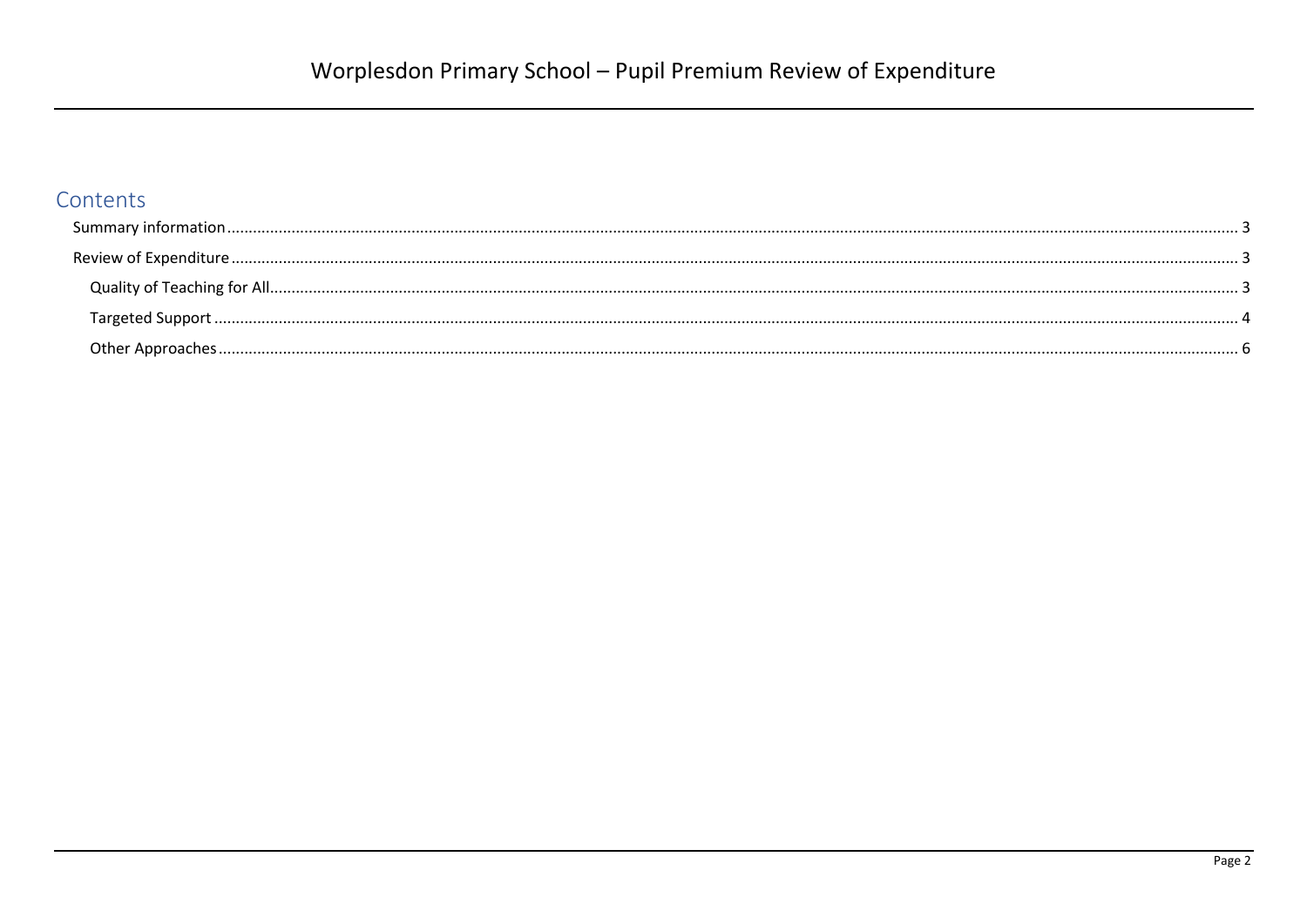<span id="page-2-0"></span>

| Summary information                     |                                  |                                         |         |                                                |                  |
|-----------------------------------------|----------------------------------|-----------------------------------------|---------|------------------------------------------------|------------------|
| <b>School</b>                           | <b>Worplesdon Primary School</b> |                                         |         |                                                |                  |
| <b>Academic Year</b>                    | 2016-2017                        | <b>Total PP budget</b>                  | £57,340 | Date of Most Recent PP Review                  | None to date     |
| <b>Total Number of</b><br><b>Pupils</b> | 424                              | <b>Number of Pupils Eligible for PP</b> | 43      | Date for Next Internal Review of this Strategy | <b>July 2017</b> |

<span id="page-2-1"></span>

| Review of Expenditure         |           |
|-------------------------------|-----------|
| <b>Previous Academic Year</b> | 2016-2017 |

## <span id="page-2-2"></span>Quality of Teaching for All

| <b>Desired Outcome</b>                                                                                | <b>Chosen Action / Approach</b>                                                                                                                                                                           | <b>Estimated Impact:</b> Did you meet the success<br>criteria? Include impact on pupils not eligible<br>for PP, if appropriate.                                                                                                                                                                            | <b>Lessons Learned</b><br>(and whether you will continue with this<br>approach)                                                             | Cost   |
|-------------------------------------------------------------------------------------------------------|-----------------------------------------------------------------------------------------------------------------------------------------------------------------------------------------------------------|------------------------------------------------------------------------------------------------------------------------------------------------------------------------------------------------------------------------------------------------------------------------------------------------------------|---------------------------------------------------------------------------------------------------------------------------------------------|--------|
| Increase the<br>proportions of<br>children receiving<br>high quality<br>feedback in daily<br>lessons. | Intensive training for classroom<br>support staff in mainstream<br>classes, in accordance with the<br>Sutton Trust report findings i.e.<br>increasing the amount of high<br>quality feedback to children. | Work sampling, learning walks and lesson<br>observations confirm that support staff are<br>used effectively to increase the number of<br>children receiving feedback. Children report<br>that when this feedback is given within the<br>lesson, they feel well supported to respond to<br>their next step. | Once support staff were well rehearsed<br>in the use of the marking code, they<br>were effective with their feedback.<br>Continue approach. | £1,845 |
| Improve the use of<br>phonics in reading<br>and writing                                               | Intensive training for teachers<br>and support staff from<br>reception to year 6 to ensure<br>that children are confident in<br>their application of their phonic<br>knowledge.                           | All TAs have attended additional Phonics<br>training sessions. TAs work with groups of 4-6<br>children for up 5-10 minutes for 2-4 sessions<br>per week. This is a termly programme that is<br>reviewed and often repeated.                                                                                | To provide staff with termly update<br>training until the training becomes<br>embedded into classroom practice.                             | £4,600 |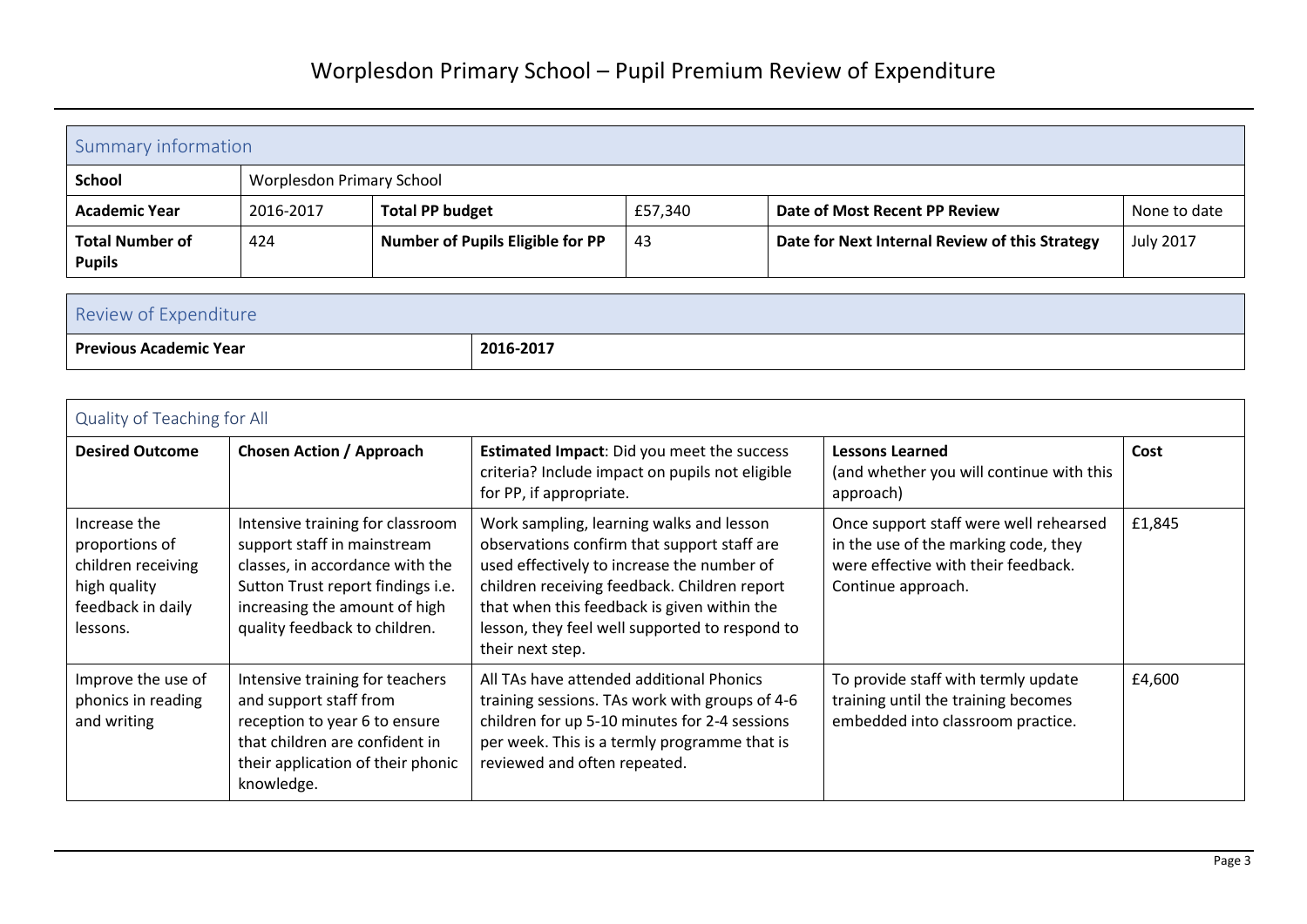<span id="page-3-0"></span>

| <b>Targeted Support</b>                             |                                 |                                                                                                                                                                                                                                                                                                                                                                                                                                                                                            |                                                                                                                                                                                                       |                        |
|-----------------------------------------------------|---------------------------------|--------------------------------------------------------------------------------------------------------------------------------------------------------------------------------------------------------------------------------------------------------------------------------------------------------------------------------------------------------------------------------------------------------------------------------------------------------------------------------------------|-------------------------------------------------------------------------------------------------------------------------------------------------------------------------------------------------------|------------------------|
| <b>Desired Outcome</b>                              | <b>Chosen Action / Approach</b> | <b>Estimated Impact:</b> Did you meet the success<br>criteria? Include impact on pupils not eligible<br>for PP, if appropriate.                                                                                                                                                                                                                                                                                                                                                            | <b>Lessons Learned</b><br>(and whether you will continue with this<br>approach)                                                                                                                       | Cost                   |
| Build confidence and<br>independence in<br>children | Booster groups.                 | As a result of social skills groups children have<br>improved their learning behaviours. Additional<br>reading and benchmarking identifying clear next<br>steps, ensured all children have accelerated in<br>to the next reading band.<br>Additional writing groups have improved<br>children's independence.                                                                                                                                                                              | Children can be tired before they start<br>their day.<br>Whilst progress was made, with<br>improved first class teaching, these<br>sessions should not be required as<br>frequently                   | <b>TA</b><br>£6,650    |
| Build confidence and<br>independence in<br>children | Home School Link Worker         | Our HSLWs have been working with targeted<br>families across the school to help improve pupil<br>attendance; offer advice and support to<br>parents; work on a one to one with pupils on<br>issues such as raising self-esteem, anger<br>management.<br>Led by our HSLW, the school has provided<br>opportunities for families to attend parenting<br>courses to enrich lives. Courses have included<br>sleeping difficulties, wetting difficulties and<br>coping with behaviours at home. | Improved confidence and independence<br>has led to improved attendance. This<br>approach will continue however we are<br>going to time bond the length of time<br>one child is supported by the HSLW. | <b>HSLW</b><br>£14,786 |
| Build confidence and<br>independence in<br>children | Homework Club                   | Two members of staff ran a homework club for<br>targeted pupils. One is during a lunch hour and<br>the second session after school. These children<br>achieved all their teachers deadlines and<br>showed marked improvement in both their<br>confidence and independence.                                                                                                                                                                                                                 | Continue with this approach. Investigate<br>ways to open up to more children                                                                                                                          | £550                   |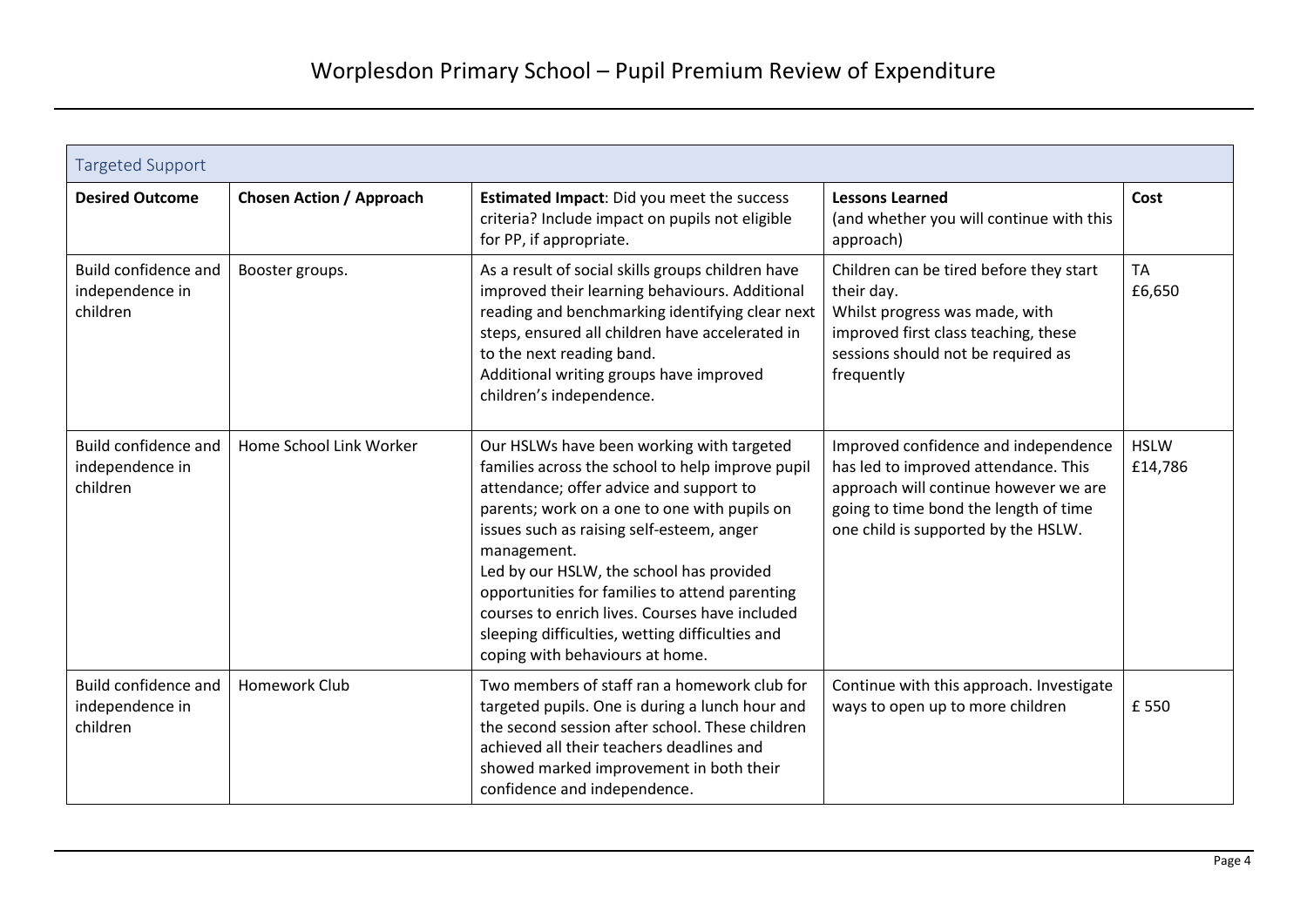| <b>Targeted Support</b>                                                                            |                                 |                                                                                                                                                                                                                                                                                                                                          |                                                                                                                                             |                      |
|----------------------------------------------------------------------------------------------------|---------------------------------|------------------------------------------------------------------------------------------------------------------------------------------------------------------------------------------------------------------------------------------------------------------------------------------------------------------------------------------|---------------------------------------------------------------------------------------------------------------------------------------------|----------------------|
| <b>Desired Outcome</b>                                                                             | <b>Chosen Action / Approach</b> | <b>Estimated Impact:</b> Did you meet the success<br>criteria? Include impact on pupils not eligible<br>for PP, if appropriate.                                                                                                                                                                                                          | <b>Lessons Learned</b><br>(and whether you will continue with this<br>approach)                                                             | Cost                 |
| Accelerated<br>progress to close the<br>gap                                                        | Speech and Language Therapist   | A fully qualified NHS Speech and Language<br>Therapist has been employed to work with<br>individual schools. Support is targeted at<br>appropriate children with additional activities.<br>Children have made significant progress against<br>their speech targets which has had a positive<br>impact in progress across the curriculum. | We will ensure support staff attend<br>these sessions so that follow work can<br>continue between sessions. This<br>approach will continue. | £11,973              |
| Build confidence and<br>independence in<br>children<br>Accelerated<br>progress to close the<br>gap | <b>Cumbria Reading Scheme</b>   | Accelerated progress with children moving<br>through the reading scheme at least double the<br>speed of peers.                                                                                                                                                                                                                           | Continue with this approach due to 8-9<br>months progress seen. Ensure staff gain<br>addition training from our Cumbria<br>Reading teacher. | <b>TA</b><br>£14,576 |